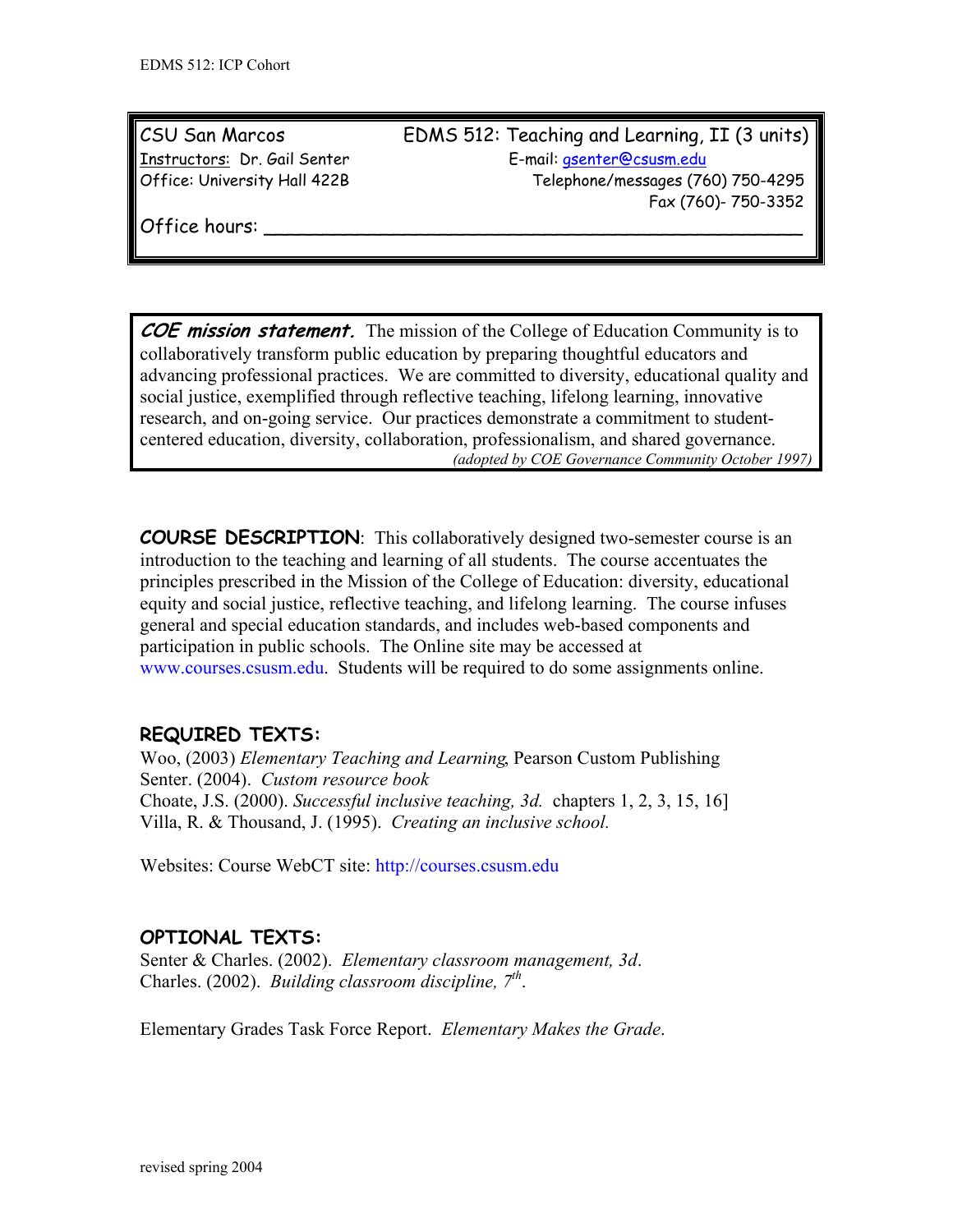**COURSE OBJECTIVES:** Upon completion of EDMS 512, the teacher candidate will demonstrate understanding of:

- 1. theory and knowledge gained from CSUSM prerequisite and teacher education coursework and observation/participation experiences in public school settings by applying them to activities and applications in EDMS 512.
- 2. resources available to teachers and students by investigating and annotating published and Internet resources
- 3. the organization and process of Student Study Teams (SSTs) for meeting student needs by applying the components of an effective SST to successfully meet the needs of a student.
- 4. the use and design of Individual Education Plans (IEPs) by designing an IEP to meet the needs of a student.
- 5. elementary classroom realities and situations affected by the school year and the California state frameworks, standards, and model curriculum guides by designing an appropriate grade level calendar for an academic year.
- 6. the realities of elementary classroom teaching by preparing and teaching a lesson to students in the field placement setting.
- 7. parent conferencing by applying appropriate communication and conferencing skills to conference situations.
- 8. personal beliefs related to teaching by refining the philosophy of teaching.

Additionally, upon completion of EDMS 512, the teacher candidate will:

- 9. appreciate the complexities of the teaching-learning process and of planning.
- 10. value the realities and rigors of the teaching profession.

# **EXPECTATIONS AND PROFESSIONALISM**

*Note*: In the interest of length, much of the language regarding the following expectations has been omitted from the EDMS 512 syllabus. Please refer to the syllabus for EDMS 511 for the complete description of each expectation.

## Authorization to teach English learners.

#### Students with disabilities requiring reasonable accommodations.

Teacher education is a professional preparation program, and students are expected to adhere to standards of dependability, confidentiality, academic honesty, and writing achievement.

Regarding attendance Punctuality Dependability Collaboration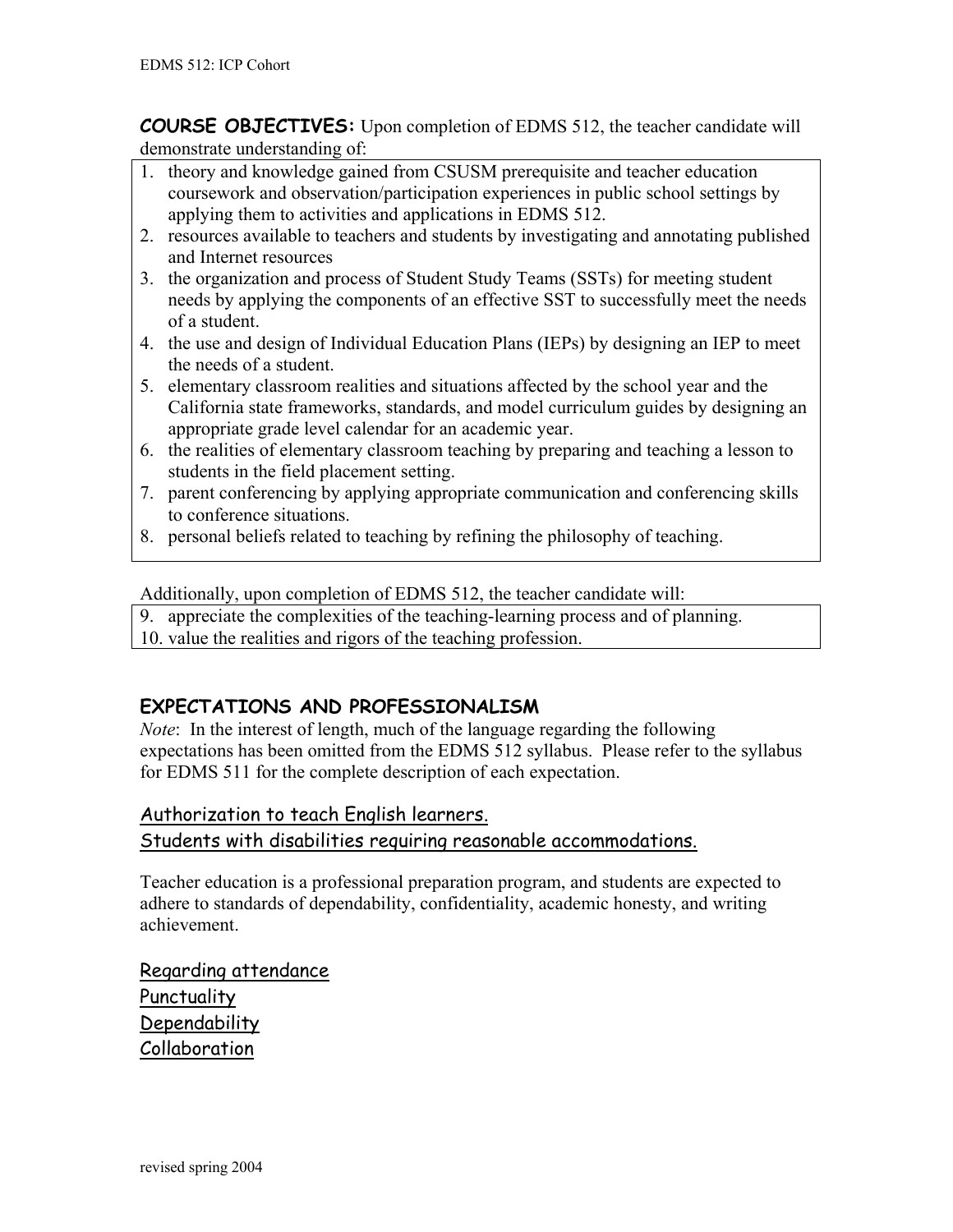Regarding cell phones and pagers. Please turn off phones and pagers or set to vibration before entering the classroom.

# Regarding assignments Regarding Below Standard Work Regarding Academic Honesty

#### General criteria for written assignments:

You may use the services of the Writing Center to assist you in producing graduate-level papers. In general, the following expectations apply to all written assignments:

- content quality and clarity: depth and breadth, reflection and insights, scholarly discussion
- writing quality and clarity, including mechanics, spelling, grammar, appropriate language (Continued errors, as well as sexist and/or racist language are inappropriate and unacceptable.)
- appropriate use of respectful, person-first language in all written and oral assignments and discussions (e.g., "student with autism" rather than "autistic student"—refer to custom resource book for additional information regarding objections and preferred language)
- overall appearance, completeness, timeliness, and inclusion of cooperative worksheet and/or other appropriate forms
- all assignments, except for in-class work such as quick writes and peer journal responses, are to be typed, double spaced.

| $B = 86-83\%$ | $B = 82-80\%$ |
|---------------|---------------|
|               |               |
|               |               |

#### Regarding readings

#### Regarding activities, assignments, and assessments

All activities, applications, and assessments ask you to apply, analyze, synthesize, and evaluate much of what is covered in this course. Each experience requires very focused attention to specific aspects of the inclusive elementary classroom setting. Some are intended to help you process and build foundational information and understanding. Others will be submitted for review and credit. Refer to custom-printed course *Resource book* and WebCT for specific assignment details and expectations.

The interview is intended to help you investigate and confirm what teachers say about teaching realities and student diversity and inclusion in public schools. It also encourages you to examine and consider a veteran teacher's questions, concerns, and expectations.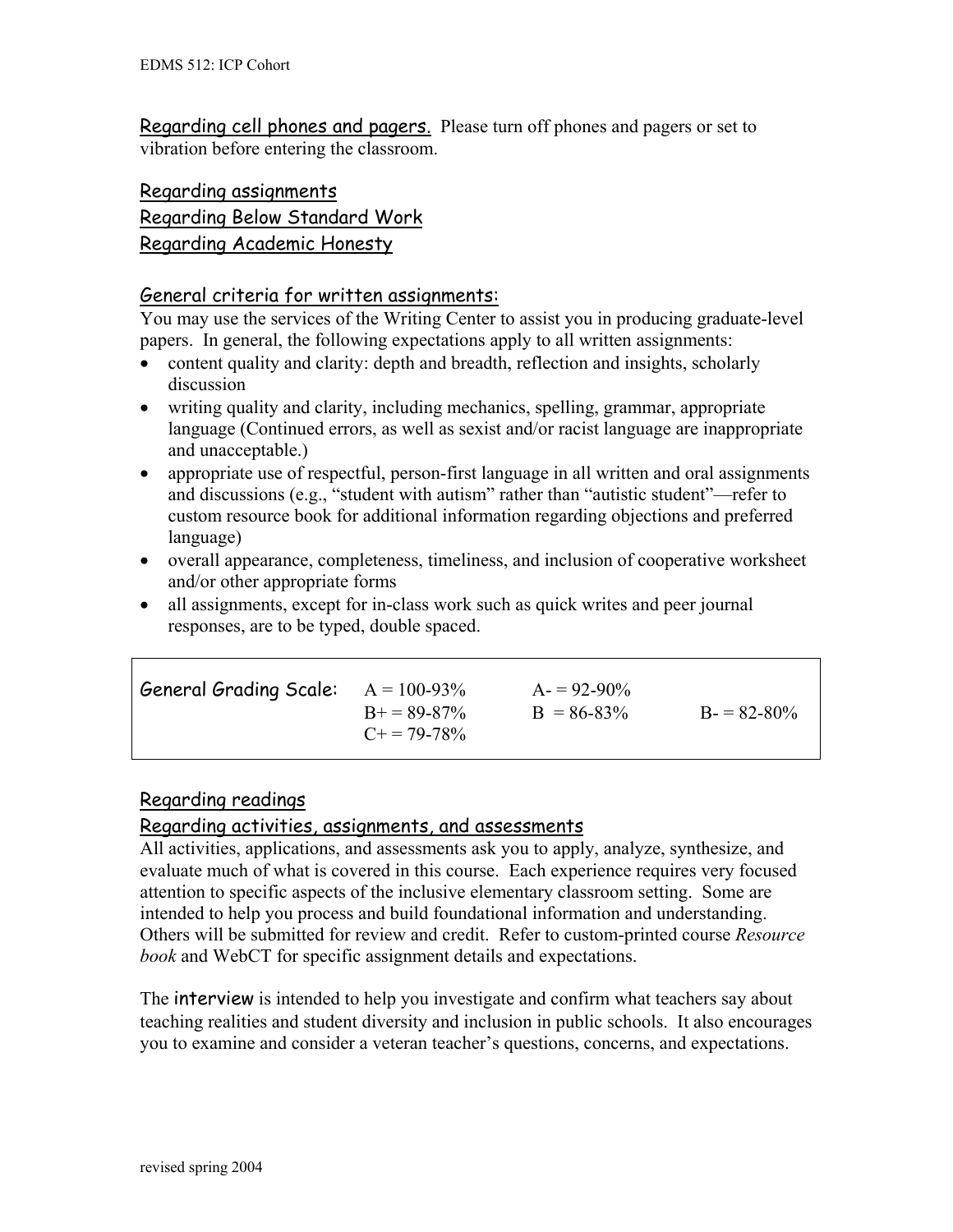Corrected/Revised EDMS 511 Philosophy. This revision is to be completed with assistance from the Writing Center.

Application  $6$  is an investigation to locate and examine current resources that are available to teachers and students.

For Application 7 you will develop an Individual Education Plan (IEP) as the next step in the special education process.

Application 8 is a year-long calendar of intended content and skills intended for one grade level. This activity will be completed and submitted as a collaborative activity.

Application 9 requires you to videotape yourself so you and peers can analyze your successes and identify things you might do to improve your teaching. For this you may use the same lesson as the one prepared for EDMS 511, Application 2b.

Application 10 requires you to refine your personal philosophy of teaching. This is a dynamic document that has evolved through the program.

| QUICK SUMMARY; GRADED COURSE REQUIREMENTS, EDMS 512 |                                                           |  |
|-----------------------------------------------------|-----------------------------------------------------------|--|
| (nc/ec)                                             | Teacher interview                                         |  |
| 5 pts                                               | <b>Revision:</b> EDMS 511 Philosophy statement            |  |
| $15$ pts                                            | <b>Application 6:</b> Research Investigation              |  |
| $15$ pts                                            | <b>Application 7:</b> Individual Education Plan (IEP)     |  |
| $15$ pts                                            | <b>Application 8:</b> Year-long calendar                  |  |
| $15$ pts                                            | <b>Application 9: Teaching Experience</b>                 |  |
| $15$ pts                                            | <b>Application 10: Philosophy of Teaching</b>             |  |
| 20 pts                                              | <b>Other:</b> attendance, participation, group activities |  |
| 100 pts                                             | <b>Total possible points for course</b>                   |  |